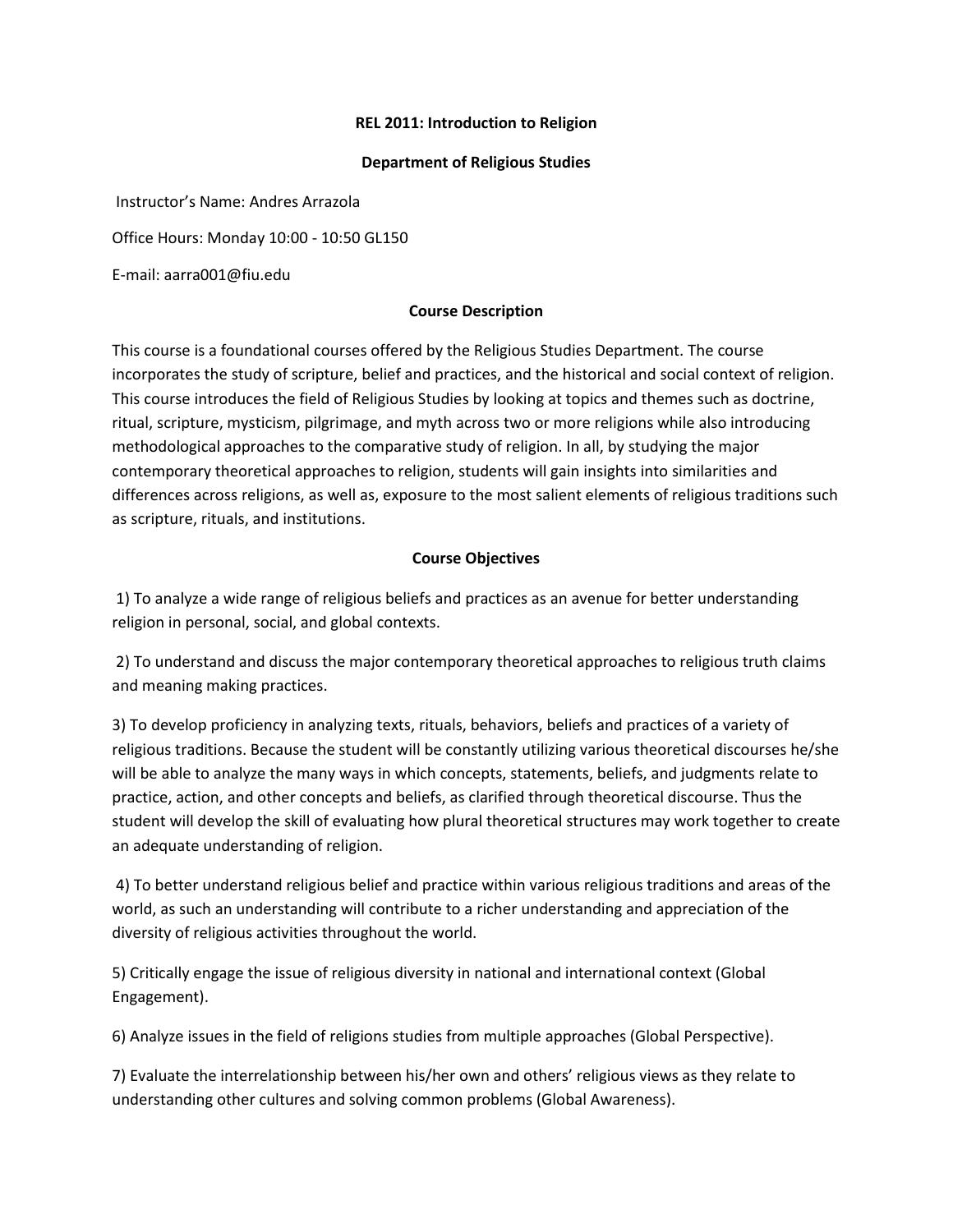## **Course Requirements/Assessments**

Attendance: 20% Participation: 10% Debates: 5% Journal: 10% Quizzes/Exams: 25% Three Essays: 20% Presentation: 10%

## **Attendance**

A daily reflection paper will be turned in at the end of class to record attendance. The reflection should be no longer than a handful of sentences to a paragraph describing what was learned in class that day, along with whatever was interesting or confusing to you. You must have your name and date on the reflection to be credited for attendance. Excessive tardiness or arriving at the end of class only to submit a reflection will not qualify as attending class.

# **Participation**

Participation is an extremely important component to creating an interactive learning environment and to get the most out of the class and counts towards your final grade. Your participation grade will be compiled by assessing by how you ask questions during lectures, the quality and thoughtfulness of the questions, and asking questions during class debates.

## **Debates**

There will be a series of structured debates held throughout the semester. Attendance is expected during debate sessions and both debaters and the audience (i.e. the rest of the class) will receive a grade for the session. The debaters will be assessed following a rubric to be found on canvas and is to be completed by the audience. The audience will be assessed by the professor on the quality of their assessment of the debaters.

#### **Journal**

Throughout the semester, you are to keep a journal to develop an awareness of the presence of religion around you and, more importantly, your unconscious tendencies that draw you towards something greater than yourself. You will a composition book and are to journal a minimum of three days a week and each journal entry must be dated at the beginning. Journal entries must be handwritten and *LEGIBLE.* Write slowly and thoughtfully. All entries will be prompted with a specific question for you to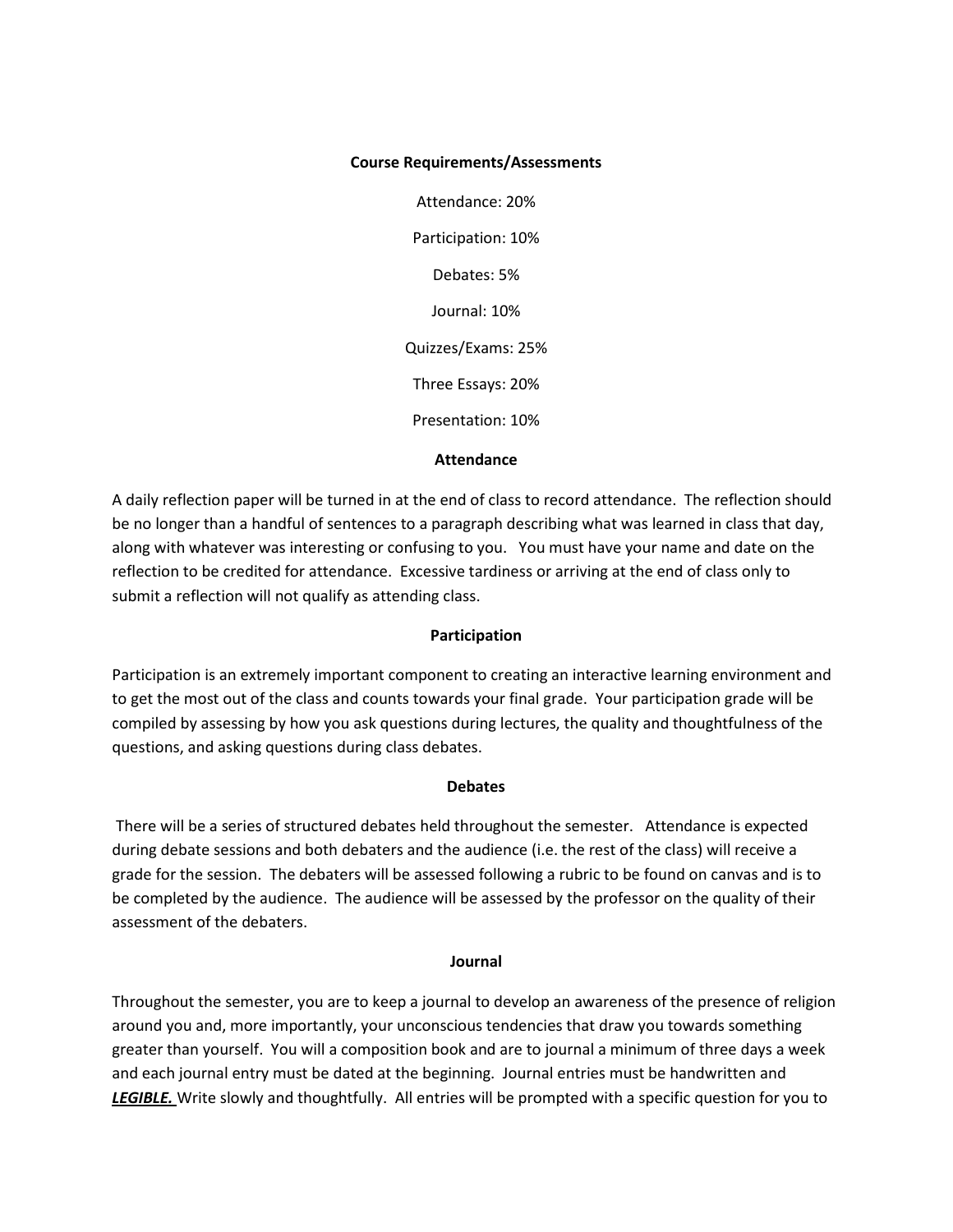contemplate. After the minimum three entries for the week are met, you can journal freely about any topic you wish, as long as it ties back to religion. The grade for the journal will be based upon how thoughtful, introspective, provocative, and probing the entries were, but most importantly, that you completed all of the topics. How personal your entries are up to your discretion. All information divulged in the journal will be kept confidential, with the exception of the expression of wishing to cause any harm or malice towards another person.

## **Essays**

**Essay One** – The first essay will be a reflexive analysis of your journal. You will receive a personal prompt by the professor after review of your journal. The more detailed and thoughtful your entries are, the more engaging and meaningful your prompt will be. You will also need to resubmit your journal question typed on the cover page of the essay. The paper should be about 4 - 5 pages and use the typical formatting guidelines, such as double space, 10 – 12 inch font, and 1.0-inch margins. A cover page is necessary to include the title of the paper, your name, class, date, and any other identifying information you wish to include.

**Essay Two** – Describe the religion you created with your group and demonstrate how all six of Smart's dimensions of religions are incorporated. There should be a logical reinforcement of each dimension to each other so to structure the religion into a cohesive whole. The religion should also be rational, understandable, and meaningful. The paper should be no more than 5 pages and use the typical formatting guidelines, such as double space,  $10 - 12$  inch font, and 1.0-inch margins. A cover page is necessary to include the title of the paper, your name, class, date, and any other identifying information you wish to include.

**Essay Three** – The third essay will be a hand written essay to be produced during the final covering topics from the textbook and discussed in class. More information on this essay will be discussed during the semester.

#### **Quizzes and Exams**

Throughout the course, quizzes will be administered at the professor's discretion. The aim of the quizzes is to assess the level of engagement by the students of the assigned reading. Quizzes will typically be given at random at the professor's discretion to assess the understanding of the class reading. Also, there will be a midterm and a final exam that will assess all of the materials discussed in class. The final exam will not be cumulative.

# **Group Project/Presentation**

Students will form into groups at the beginning of the semester with the intent of constructing their own religion by the end of the semester and will present their religion to the rest of the class. The group must show a mastery of the six dimensions of religion as discussed in class. There must be a rationale for the religion and each element of the religion must be reinforced somehow across the different dimensions.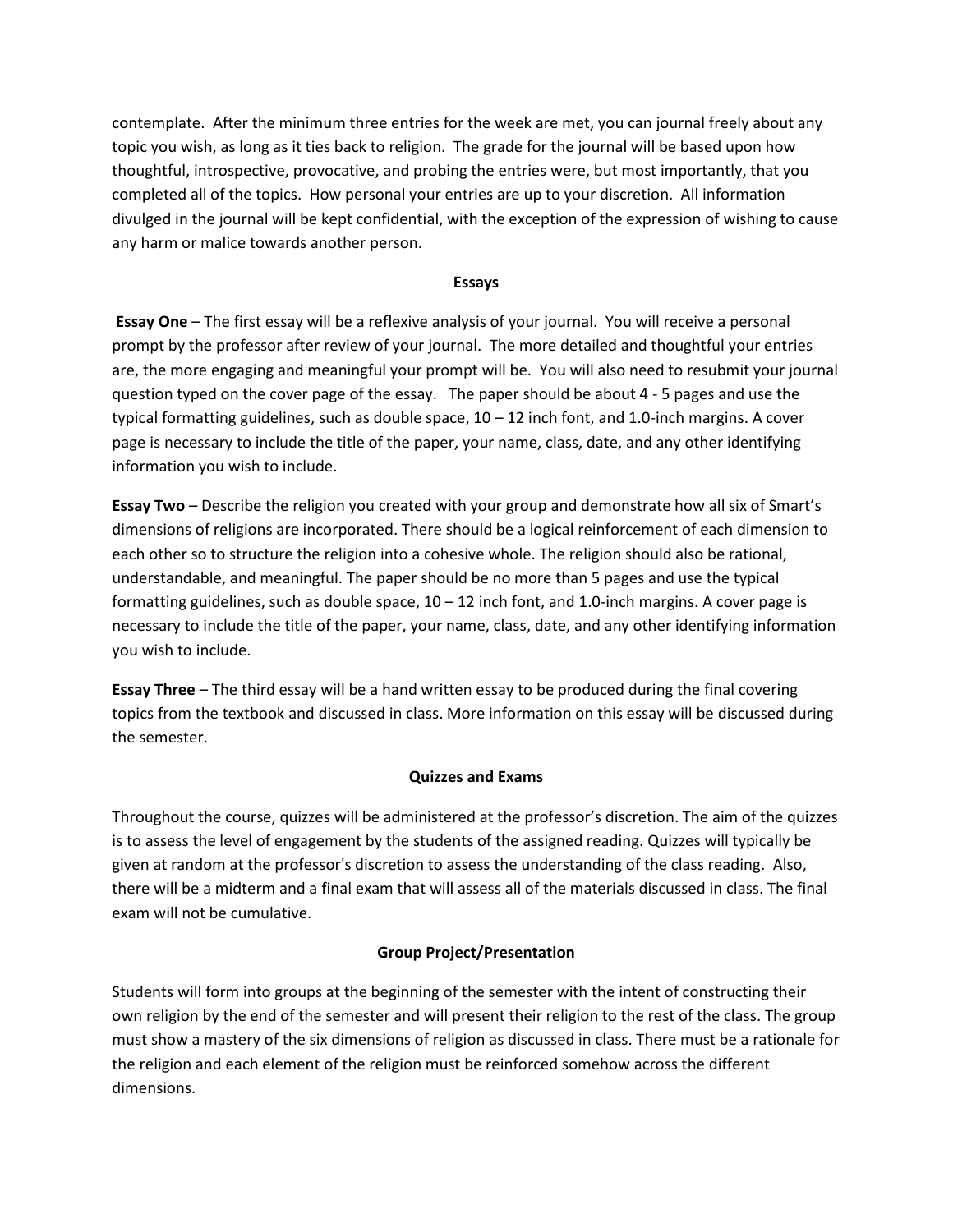#### **Grading Scale:**

94-100 = **A** 90-93 = **A-**87-89 = **B+** 84-86 = **B** 80-83 = **B-**77-79 = **C+** 74-76 = **C** 60-73 = **D**  $0-59 = F$ 

#### **Academic Integrity**

A basic mission of a university is to search for and to communicate the truth. A genuine learning community cannot exist unless this demanding standard is a fundamental tenet of the intellectual life of the community. Students are expected to know, to respect, and to practice this standard of personal honesty. Academic dishonesty includes, but is not limited to: cheating, helping another student to cheat, plagiarism, turning in the same paper for two different courses (including those in two different semesters), purchasing papers written by others, manipulating attendance records, and falsifying medical or other documents to petition for excused absences or extensions of deadlines.

## **Course Materials**

Bowen, John R. (2018) *Religions in Practice: An Approach to the Anthropology of Religion.* Routledge New York, NY 7th Edition.

Composition Notebook

#### **Weekly Schedule**

Week of January 7th: **Introduction. Reading:** Bowen, Chapter 1.

Weeks of January 14th and January 21st: **Doctrina**l **Dimension. Reading:** Bowen, Chapters 2 and 3. **Debate Topic:** The possibility for the existence of God. **No class January 21st Martin Luther King Day**

Weeks of January 28th and February 4th: **Ethics Dimension**. **Reading**: Bowen, Chapters 9 and 15. **Debate Topic:** Theodicy and the Problem of Suffering.

Weeks of February 11th and February 18th: **Mythical Dimension. Reading**: Bowen, Chapters 11 and 12. **Debate Topic:** The historicity of the resurrection of Jesus.

#### **Midterm on Monday February 25th**

Weeks of February 25th and March 4th: **Ritual Dimension. Reading**: Bowen, Chapters 5 and 10. **Debate Topic:** Is Yoga a necessarily religious practice?

## **Spring Break March 11 - 16th. No Classes**